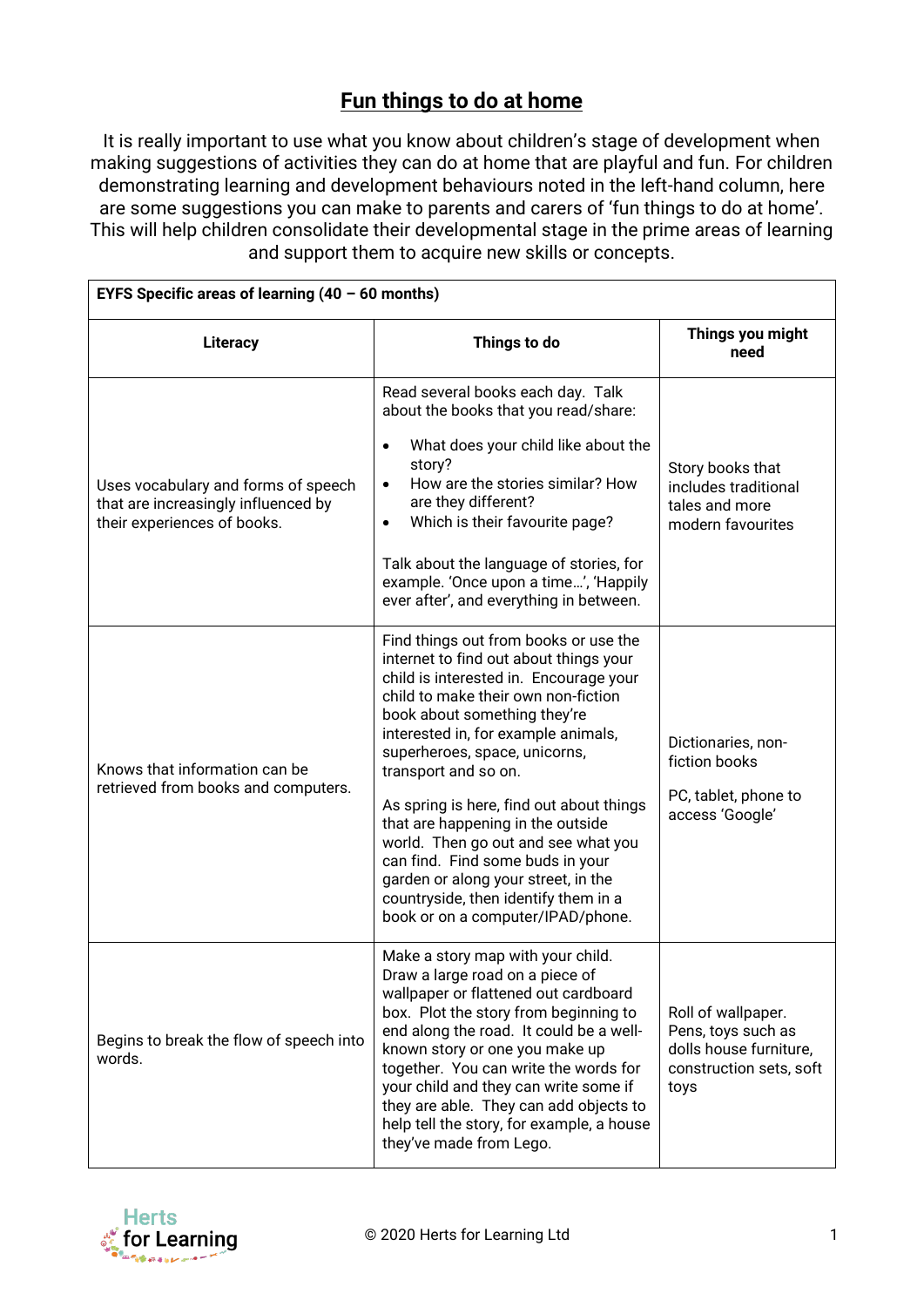| Writes own name and other things<br>such as labels, captions.                                                     | Make some posters to go around your<br>house. Examples include, keep<br>room/drawers tidy, wash hands for 20<br>seconds, daily chores.                                                                                                                                                                                                                                                                                                                                                                                                       | Paper, pens, pencils,<br>crayons etc                                              |
|-------------------------------------------------------------------------------------------------------------------|----------------------------------------------------------------------------------------------------------------------------------------------------------------------------------------------------------------------------------------------------------------------------------------------------------------------------------------------------------------------------------------------------------------------------------------------------------------------------------------------------------------------------------------------|-----------------------------------------------------------------------------------|
| <b>Maths</b>                                                                                                      | Things to do                                                                                                                                                                                                                                                                                                                                                                                                                                                                                                                                 | Things you might<br>need                                                          |
| Estimates how many objects they can<br>see and checks by counting them.                                           | Play a game, estimating how many<br>items you will each be able to pick up<br>in a handful. All of the family can take<br>turns. Write down your estimates then<br>count to check how close you were.                                                                                                                                                                                                                                                                                                                                        | Beans, shells, pencils,<br>gems, coins, anything<br>in a fairly large<br>quantity |
| In practical activities and discussion,<br>beginning to use the vocabulary<br>involved in adding and subtracting. | Talk about subtraction/take-away<br>when you're eating. Count how many<br>grapes/strawberries/etc you have and<br>how the number goes down with every<br>one you eat.                                                                                                                                                                                                                                                                                                                                                                        |                                                                                   |
|                                                                                                                   | Place a homemade number line to 20<br>in front of each player and a pile of<br>beans in the middle, between the<br>players. Take turns to roll a dice.<br>Count the dots on the dice. Take that<br>many beans, put them in your own pile<br>and move your counter along the<br>number line. For example, if you roll a<br>5, move the counter along to number<br>5. When you roll the dice for the<br>second time, take more beans and<br>count how many you now have. Move<br>the counter to that number. The first<br>to 20 is the winner. | Food items<br>Number lines to 20<br><b>Beans</b><br>Dice<br>Counters/coins        |
| Orders two items by weight or<br>capacity.                                                                        | Put a coat hanger on a door handle.<br>Attach a plastic bag/small bucket on<br>each side of the coat hanger and<br>you've made a balance. Invite your<br>child to put things in each side to see<br>which goes up and down and decide<br>which is heavier or lighter.<br>You could make this an Easter activity<br>by weighing or comparing eggs, beans<br>or seeds.                                                                                                                                                                         | Coat hanger<br>Plastic bags<br>Variety of items                                   |

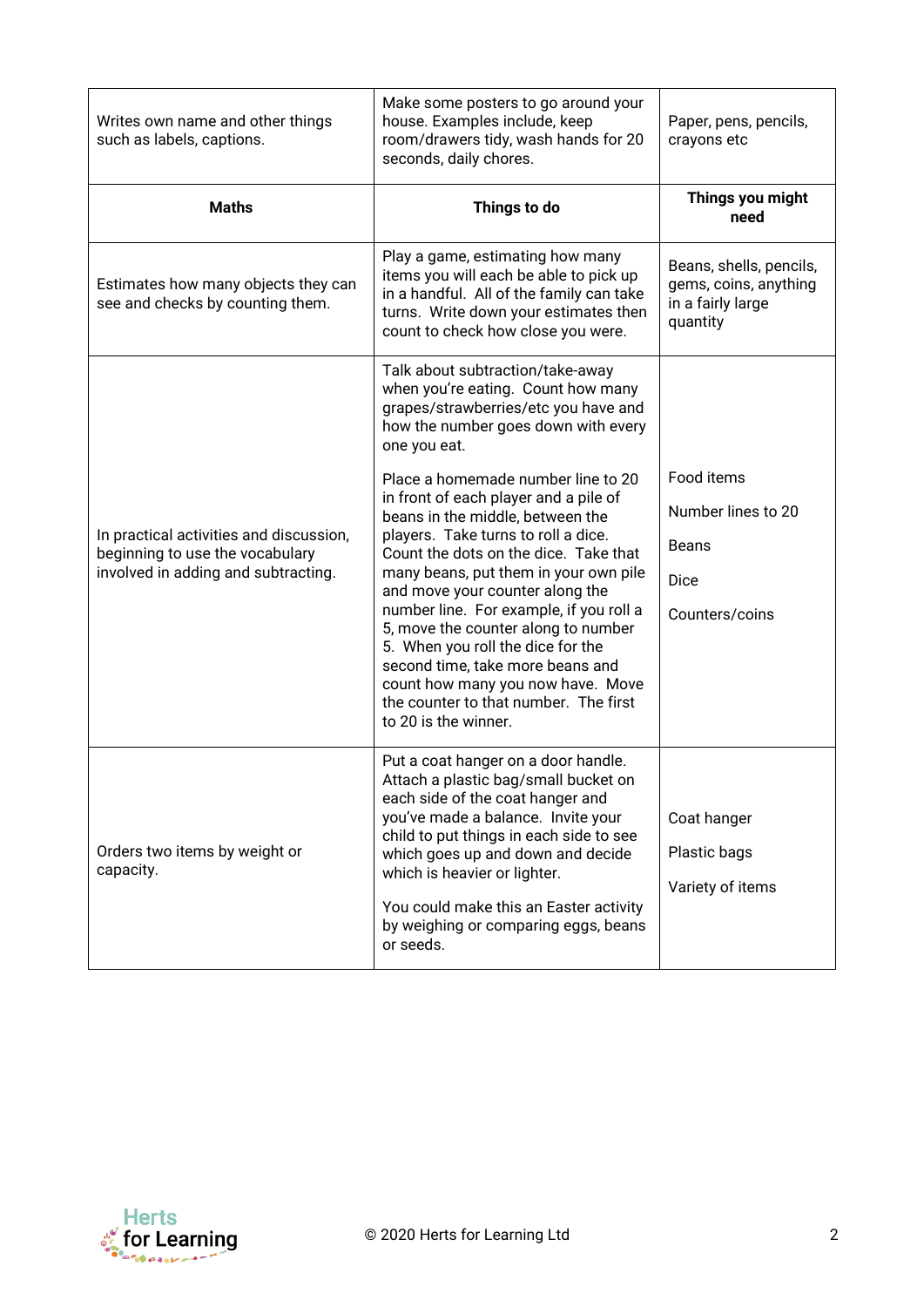| Orders and sequences familiar events.                               | Make daily routine cards and put them<br>in order such as getting out of bed,<br>getting dressed, having breakfast and<br>so on. Encourage your child to place<br>them in order and move an arrow<br>along them to indicate what is<br>happening now. Talk about what<br>happened earlier and what will happen<br>next/later.<br>For Easter you could make a zig-zag<br>book about how a seed grows into a<br>plant, or from an egg hatches a chick.<br>Discuss the the whole life cycle of a<br>seed or an egg.                            | Card<br>Pens/pencils                                                          |
|---------------------------------------------------------------------|---------------------------------------------------------------------------------------------------------------------------------------------------------------------------------------------------------------------------------------------------------------------------------------------------------------------------------------------------------------------------------------------------------------------------------------------------------------------------------------------------------------------------------------------|-------------------------------------------------------------------------------|
| <b>Understanding the World</b>                                      | Things to do                                                                                                                                                                                                                                                                                                                                                                                                                                                                                                                                | Things you might<br>need                                                      |
| Enjoys joining in with family customs<br>and routines.              | Look at photos of things that you've<br>done over the years as a family. Make<br>a scrap book together.                                                                                                                                                                                                                                                                                                                                                                                                                                     | Photos<br>Scrap book<br>Glue scissors                                         |
| Looks closely at similarities,<br>differences, patterns and change. | Cut the top off a carrot and put it in a<br>saucer of water and watch it sprout<br>over a few days.<br>Sow some cress seeds. You could use<br>some clean empty egg shells or yogurt<br>pots. Place some cotton wool inside<br>and sprinkle some cress seeds on top.<br>Keep the cotton wool moist and watch<br>them grow.<br>Gather some leaves from your garden.<br>Look at the differences between them<br>and talk about what you see, describe<br>the patterns, colour, texture and smell.<br>You may want to make rubbings of<br>them. | Carrot, saucer, cress<br>seeds, kitchen roll,<br>leaves, paper and<br>crayons |
| <b>Expressive Arts and Design</b>                                   | Things to do                                                                                                                                                                                                                                                                                                                                                                                                                                                                                                                                | Things you might<br>need                                                      |
| Begins to build a repertoire of songs<br>and dances.                | Find 'sound-makers' around your home<br>such as pots and pans. Tap the<br>surfaces with wooden spoons, sticks,<br>hands and so on.                                                                                                                                                                                                                                                                                                                                                                                                          | Wooden spoons<br>Household items                                              |